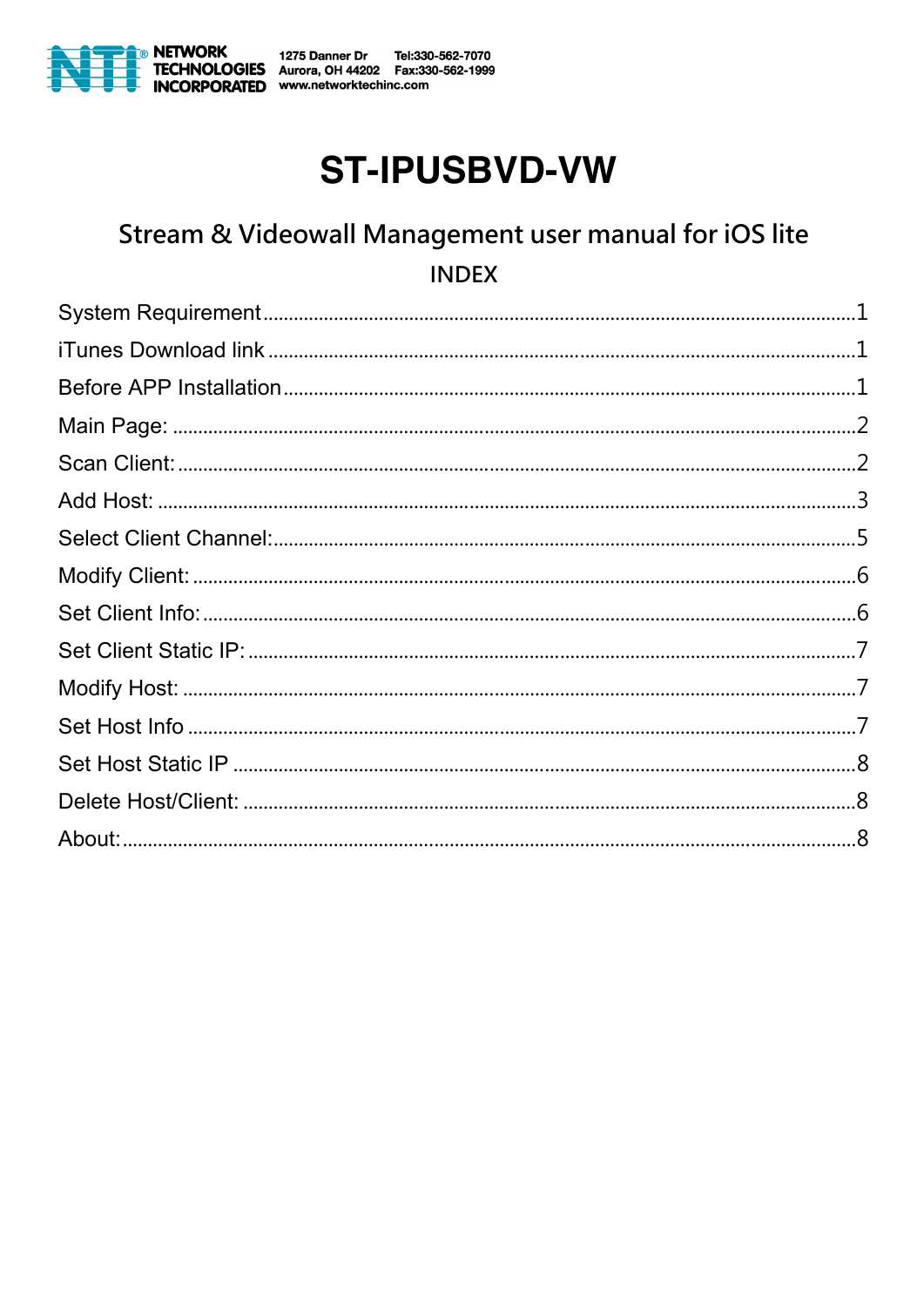#### **System Requirement APP name: Stream & Videowall Management**



iOS version 9.0 or later Size: 4.6M

### **iTunes Download link**

**https://itunes.apple.com/us/app/stream-videowall-management/id1420342140?mt=8**

### **iTunes Download QR Code**



### **Before APP Installation**

You have to connect the Host (TX) / Client (RX) / Ethernet Switch / Access Point (Wi-Fi router) together. Connect your mobile phone by Wi-Fi and set the IP address at same subnet as the Host / Client. The System default IP setting is Auto IP, it will assign 169.254.X.X (subnet mask 255.255.0.0) to hosts and clients. You can also set to DHCP or Static IP. Refer to the user manual's web setting chapter: IP Setup.

#### **Methods to get the IP address of receiver:**

- 1. Connect monitor with receiver, **local IP** shows on right bottom of screen when receiver is booting without transmitter connected (or no video input)
- 2. Press remote control button *MENU, 1, ENTER* (Network Information). The receiver IP address will be displayed on the screen

#### **Methods to get the IP address of transmitter:**

1. Connect monitor with receiver, connect receiver with transmitter and set in the same channel. The **remote IP** address will display on the right bottom of the screen when receiver booting with no video input from transmitter

#### **Set IP address of transmitter/receiver by command:**

Press and hold panel button "+" then power on to set factory defaults and enter engineering mode. In engineering mode the "ON" and "Link" LEDs will flash together, the IP address of unit will be set to Static IP of 192.168.0.88 temporarily. You can login to the web page by browser and change IP settings in API commands column as listed below (**x** can be one of numbers **1~254**):

astparam s ip\_mode static astparam s ipaddr **169.254.x.x** astparam s netmask **255.255.0.0** astparam save

Commands can be applied one by one, or connected using ";" apply all at once as shown below: astparam s ip\_mode static;astparam s ipaddr **169.254.x.x;**astparam s netmask

#### **255.255.0.0;**astparam save

You can also use a private IP address/subnet mask you prefer like **192.168.x.x**/**255.255.255.0**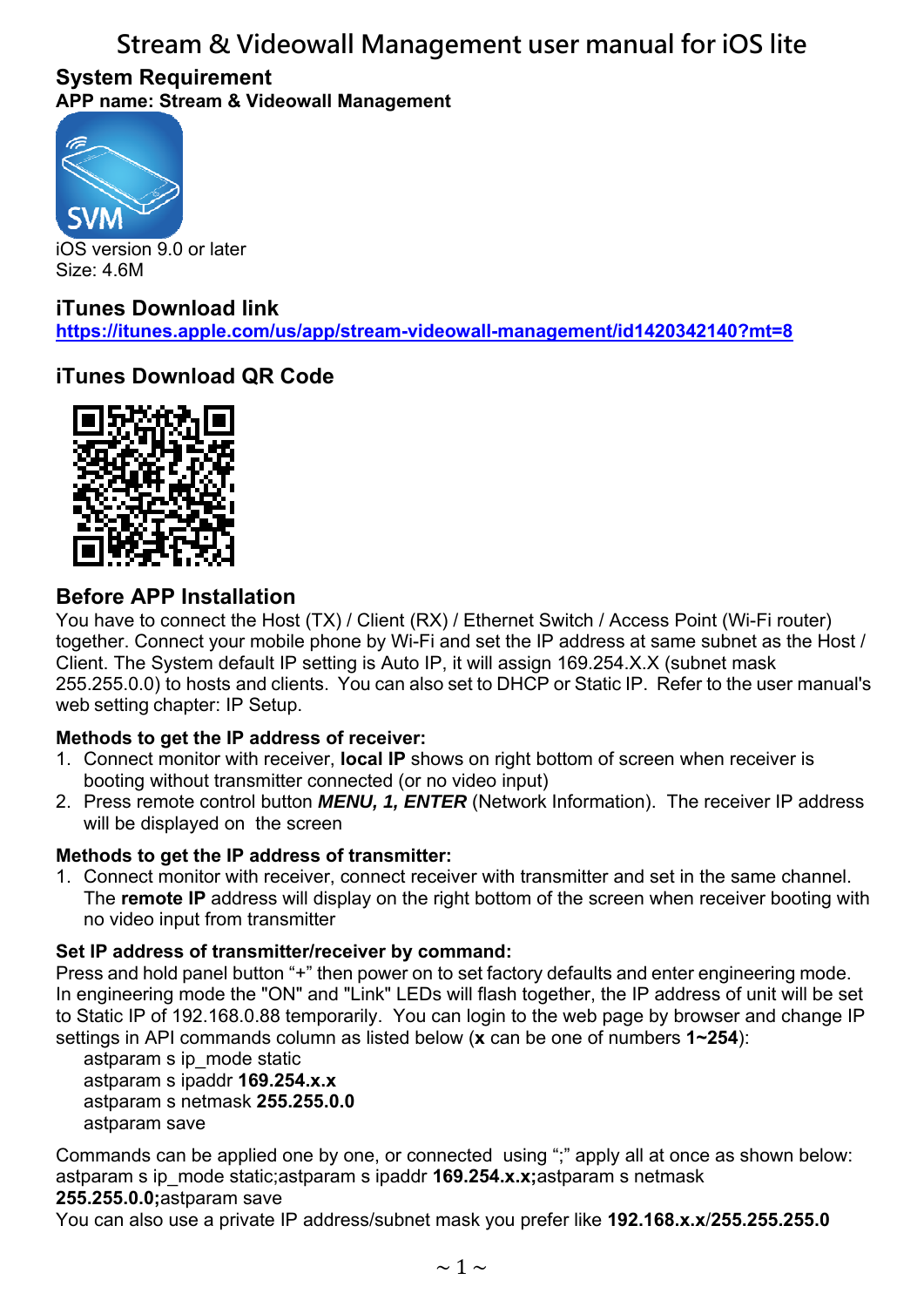### **Main Page:**

| Carrier <sup>•</sup><br>9:52 AM<br>Client<br>Ξ |  |  |
|------------------------------------------------|--|--|
|                                                |  |  |
|                                                |  |  |
|                                                |  |  |
|                                                |  |  |
|                                                |  |  |
|                                                |  |  |
|                                                |  |  |
|                                                |  |  |
|                                                |  |  |
|                                                |  |  |
|                                                |  |  |
|                                                |  |  |
|                                                |  |  |
|                                                |  |  |
|                                                |  |  |
|                                                |  |  |
|                                                |  |  |
|                                                |  |  |
|                                                |  |  |
|                                                |  |  |
|                                                |  |  |
|                                                |  |  |
|                                                |  |  |
|                                                |  |  |
|                                                |  |  |
|                                                |  |  |
|                                                |  |  |
|                                                |  |  |
|                                                |  |  |
|                                                |  |  |
|                                                |  |  |
|                                                |  |  |
|                                                |  |  |
|                                                |  |  |
|                                                |  |  |
|                                                |  |  |
|                                                |  |  |
|                                                |  |  |
|                                                |  |  |
|                                                |  |  |
|                                                |  |  |
|                                                |  |  |
|                                                |  |  |
|                                                |  |  |
|                                                |  |  |

The first time you enter the APP you will see「Client」page Touch top left  $\Gamma \equiv \bot$  icon to show menu To add a client touch top right「**+**」icon to enter 「Scan Client」 p age

### **Scan Client:**

| Carrier <sup>•</sup> | 9:52 AM            | ŋ.                  |
|----------------------|--------------------|---------------------|
| < Client             | <b>Scan Client</b> | $\hat{\mathcal{C}}$ |
|                      |                    |                     |
|                      |                    |                     |
|                      |                    |                     |
|                      |                    |                     |
|                      |                    |                     |
|                      |                    |                     |
|                      |                    |                     |
|                      |                    |                     |
|                      |                    |                     |
|                      |                    |                     |
|                      |                    |                     |
|                      |                    |                     |
|                      |                    |                     |
|                      |                    |                     |
|                      |                    |                     |
|                      |                    |                     |

Touch top right refresh icon to start scanning for clients



It will show all clients with pure blue icon in the list Touch IP address of a client to enter 「Add Client」page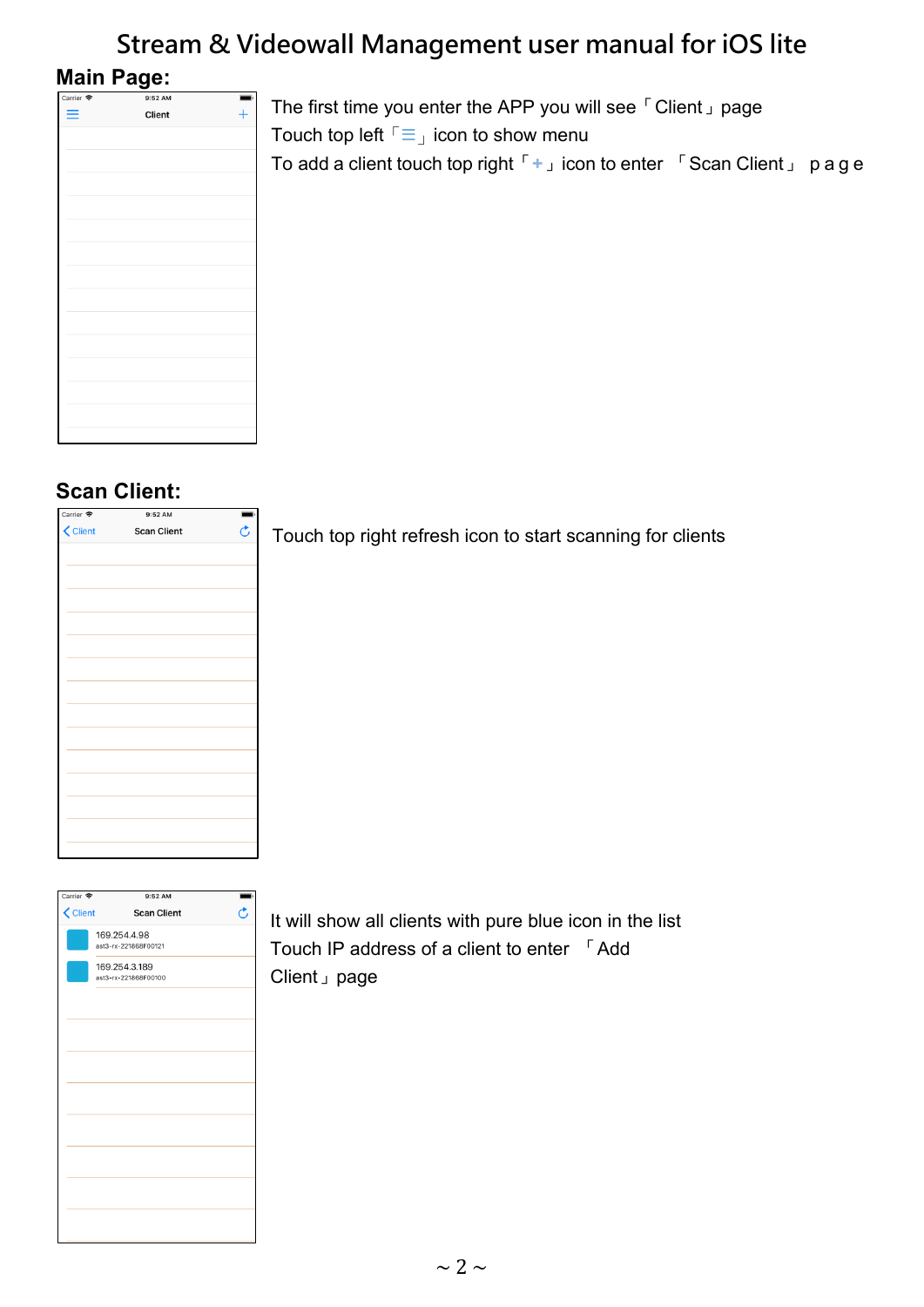| Carrier <b>令</b>                                          | $9:52$ AM    |             |
|-----------------------------------------------------------|--------------|-------------|
| Scan Client Add Clinet                                    |              | <b>Save</b> |
| Client info:                                              |              |             |
| IP:                                                       | 169.254.4.98 |             |
| Please input clinet info:                                 |              |             |
| Name:                                                     | Client 4.98  |             |
| Memo:                                                     |              |             |
|                                                           |              |             |
| $\frac{1}{2}$                                             |              |             |
| 3D                                                        |              |             |
|                                                           |              |             |
| $\begin{array}{c c}\nA & B \\ \hline\nC & D\n\end{array}$ |              |             |
|                                                           |              |             |
|                                                           |              |             |
| <b>The Line</b>                                           |              |             |

Enter the client name and memo, select the icon you prefer Touch top right  $\sqrt{S}$  Save  $\sqrt{S}$  button to finish setting. **Notice: Client name must be unique (no duplicates)**

| Carrier <sup>•</sup> | 10:37 AM                             | ŋ. |
|----------------------|--------------------------------------|----|
|                      | Client                               |    |
|                      | <b>Client 3.189</b><br>169.254.3.189 | 特技 |
| TV                   | Client 4.98<br>169.254.4.98          |    |
|                      |                                      |    |
|                      |                                      |    |
|                      |                                      |    |
|                      |                                      |    |
|                      |                                      |    |
|                      |                                      |    |
|                      |                                      |    |
|                      |                                      |    |
|                      |                                      |    |

Return to Client page to see the icon you selected in front of the client just added.

### **Add Host:**



Touch top left  $\sqrt{2}$  icon to show menu Touch 「Host」to enter the Host page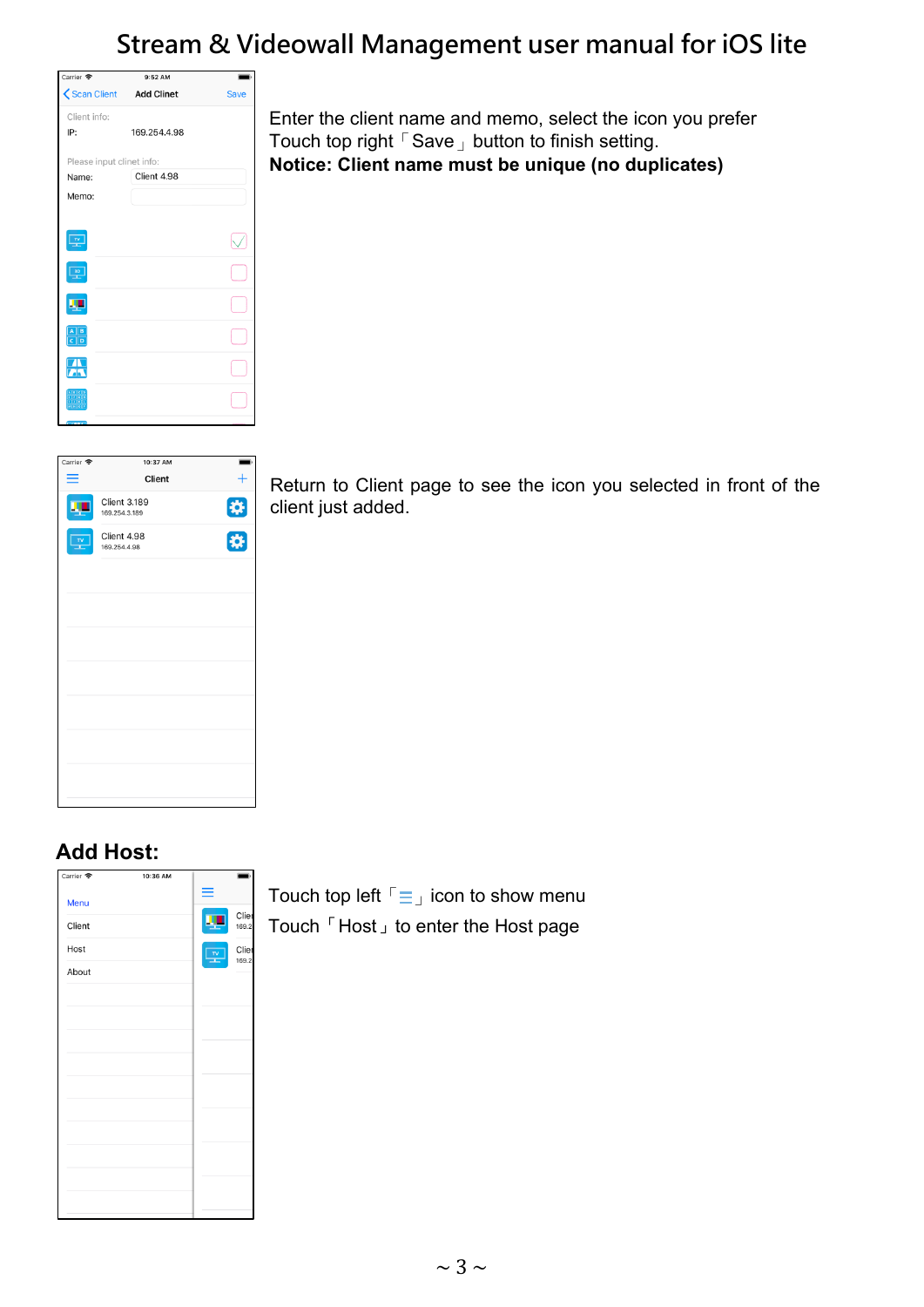Touch top right「**+**」icon to enter 「Scan Host」 page

| Carrier <sup>•</sup> | 9:53 AM | ŋ. |
|----------------------|---------|----|
| ≡                    | Host    |    |
|                      |         |    |
|                      |         |    |
|                      |         |    |
|                      |         |    |
|                      |         |    |
|                      |         |    |
|                      |         |    |
|                      |         |    |
|                      |         |    |
|                      |         |    |
|                      |         |    |
|                      |         |    |
|                      |         |    |
|                      |         |    |
|                      |         |    |
|                      |         |    |
|                      |         |    |
|                      |         |    |
|                      |         |    |
|                      |         |    |
|                      |         |    |
|                      |         |    |

| Carrier <sup>•</sup> | 11:09 AM         |                         |
|----------------------|------------------|-------------------------|
| $\bigwedge$ Host     | <b>Scan Host</b> | $\overline{\mathbf{c}}$ |
|                      |                  |                         |
|                      |                  |                         |
|                      |                  |                         |
|                      |                  |                         |
|                      |                  |                         |
|                      |                  |                         |
|                      |                  |                         |
|                      |                  |                         |
|                      |                  |                         |
|                      |                  |                         |
|                      |                  |                         |
|                      |                  |                         |
|                      |                  |                         |
|                      |                  |                         |
|                      |                  |                         |
|                      |                  |                         |

| Carrier <sup>•</sup>                      | 9:53 AM               |                |
|-------------------------------------------|-----------------------|----------------|
| $\left\langle \mathrm{Host}\right\rangle$ | <b>Scan Host</b>      | $\mathfrak{C}$ |
|                                           | 169.254.4.147<br>CH.0 |                |
|                                           |                       |                |
|                                           |                       |                |
|                                           |                       |                |
|                                           |                       |                |
|                                           |                       |                |
|                                           |                       |                |
|                                           |                       |                |
|                                           |                       |                |
|                                           |                       |                |
|                                           |                       |                |

Touch top right refresh icon to start scanning for hosts

It will show all hosts with pure blue icon in the list Touch IP address of a host to enter 「Add Host」page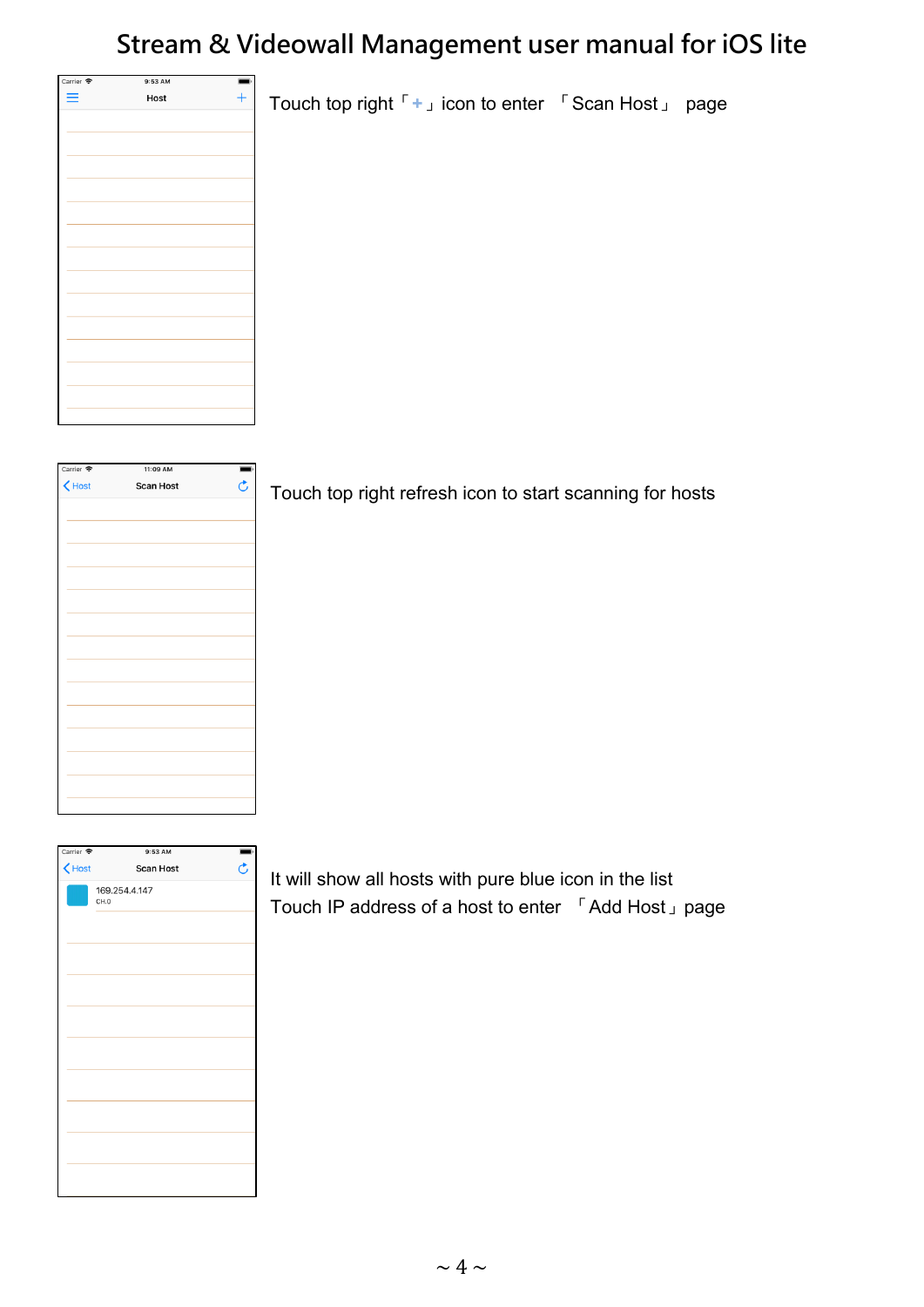

Enter the host name and memo, select the icon you prefer Touch top right  $\sqrt{S}$  Save  $\sqrt{S}$  button to finish setting. **Notice: Host name must be unique (no duplicates)**

| Carrier <sup>•</sup>      |                | 10:01 AM      |   |
|---------------------------|----------------|---------------|---|
| ≕                         |                | Host          |   |
| $\sim 1000$<br><b>DVD</b> | Host 1<br>CH.1 | 169.254.5.56  | ₩ |
| $\leftrightarrow$ [ 40 ]  | Host 0<br>CH.0 | 169.254.4.147 | 吞 |
|                           |                |               |   |
|                           |                |               |   |
|                           |                |               |   |
|                           |                |               |   |
|                           |                |               |   |
|                           |                |               |   |
|                           |                |               |   |
|                           |                |               |   |

Return to Host page to see the icon you selected in front of the host just added.

### **Select Client Channel:**



Left: Icon of clients Center: Name and IP address of clients Right: client management

Touch client column to enter the Client Source page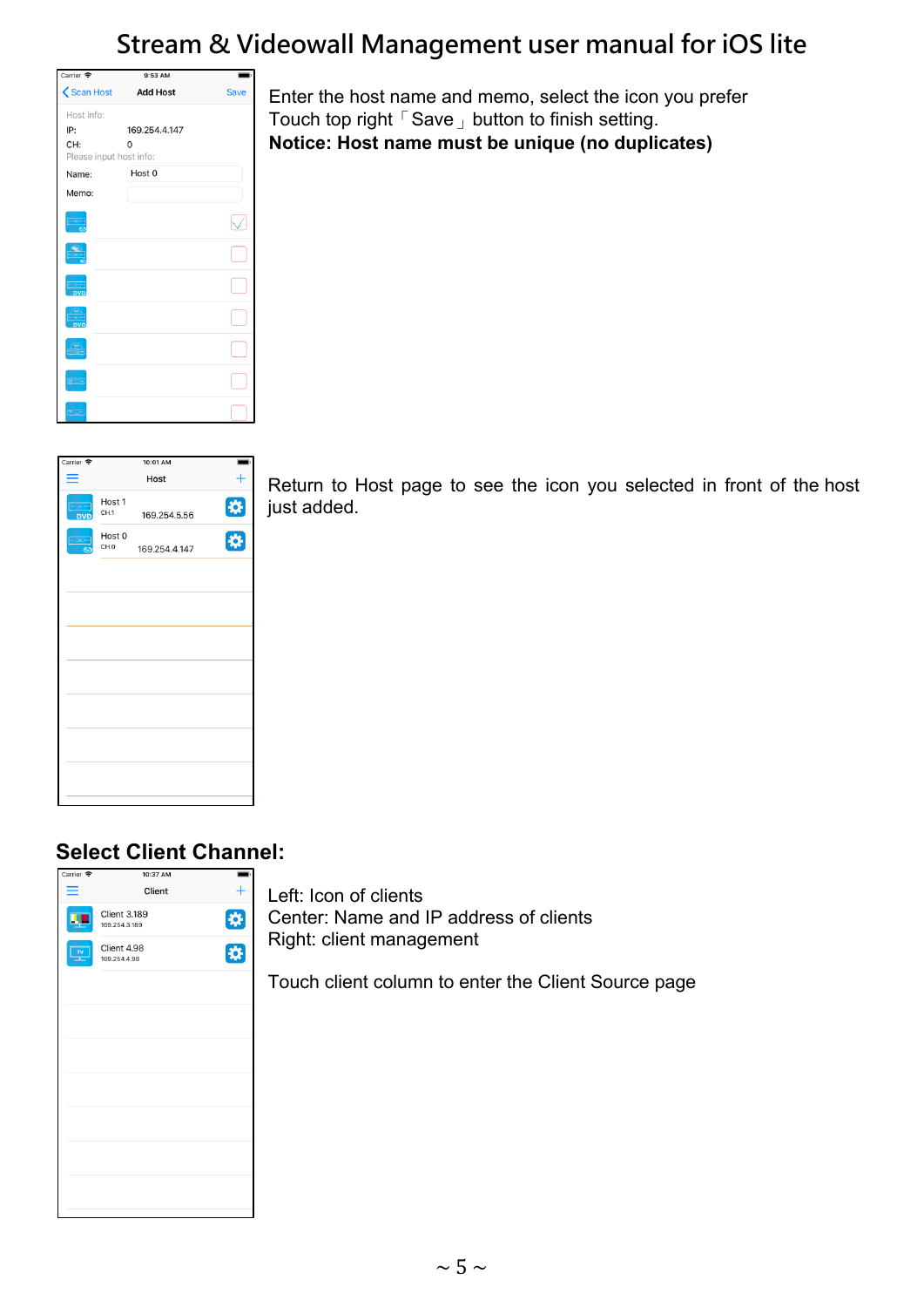Touch host name or IP to switch to that channel immediately

You will see all registered hosts in the list

| Carrier <sup>•</sup>                    | 10:01 AM                                 |  |
|-----------------------------------------|------------------------------------------|--|
| <b>&lt; Client</b>                      | <b>Client Source</b>                     |  |
|                                         | Name: Client 4.98                        |  |
|                                         | IP: 169.254.4.98                         |  |
| Memo:                                   |                                          |  |
|                                         | Please select one host as client source: |  |
| $\leftarrow$ $\leftarrow$<br><b>DVD</b> | Host 1<br>CH.1<br>169.254.5.56           |  |
|                                         | Host 0<br>CH.0<br>169.254.4.147          |  |
|                                         |                                          |  |
|                                         |                                          |  |
|                                         |                                          |  |
|                                         |                                          |  |
|                                         |                                          |  |
|                                         |                                          |  |
|                                         |                                          |  |
|                                         |                                          |  |

### **Modify Client:**



Touch the gear icon of a client to show the Client Management pop up

Touch 「Set Client Info」 to enter Edit Client Info page Touch 「Set Static IP」 to enter Set Static IP page

### **Set Client Info:**

| Carrier <b>←</b>                               | 10:02 AM                 |             |
|------------------------------------------------|--------------------------|-------------|
| <b>く</b> Client                                | <b>Edit Client Info</b>  | <b>Save</b> |
|                                                | Please edit client info: |             |
| Name:                                          | <b>Client 3.189</b>      |             |
| IP:                                            | 169.254.3.189            |             |
| Memo:                                          |                          |             |
| $\mathbf{v}$                                   |                          |             |
|                                                |                          |             |
|                                                |                          |             |
| $A \parallel B$<br>$\overline{\overline{c}}$ o |                          |             |
|                                                |                          |             |
|                                                |                          |             |
|                                                |                          |             |
|                                                |                          |             |

Touch icon to select a specific client to edit.

Touch Name block to change client name Touch Memo block to change client memo Touch top right 「Save」to finish setting

**Touch a different icon to select a different client.**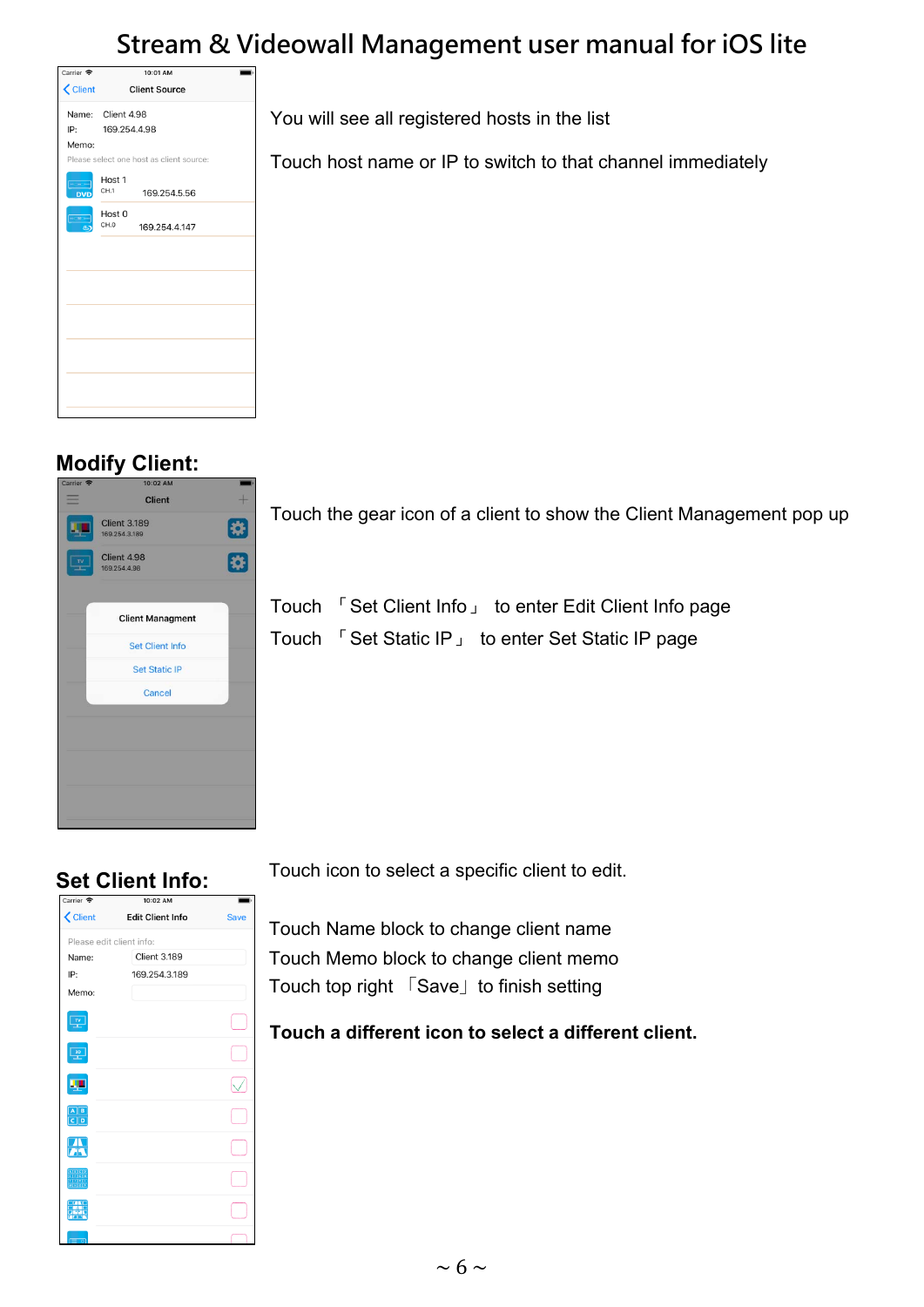# **Stream & Videowall Management user manual for iOS lite Set Client Static IP:**

| Carrier <del>२</del> | 10:02 AM             |  |
|----------------------|----------------------|--|
| <b>く</b> Client      | <b>Set Static IP</b> |  |
| Clinet info:         |                      |  |
|                      |                      |  |
|                      | Name: Client 3.189   |  |
| IP:                  | 169.254.3.189        |  |
| Memo:                |                      |  |
| <b>Set Static IP</b> |                      |  |
|                      |                      |  |
|                      |                      |  |
|                      |                      |  |
|                      |                      |  |
|                      |                      |  |
|                      |                      |  |
|                      |                      |  |
|                      |                      |  |

#### From the Set Static IP page, change IP address as needed, then touch 「Set Static IP」 to apply. The client will reboot automatically Back at the client list you will see that the IP address has been changed

#### **Modify Host:**

| Carrier <b>ह</b> | 10:02 AM                                   |                 |
|------------------|--------------------------------------------|-----------------|
|                  | <b>Host</b>                                |                 |
| <b>DVD</b>       | Host 1<br>CH.1<br>169.254.5.56             | $\ddot{\bm{x}}$ |
| Ĝ                | Host <sub>0</sub><br>CH.O<br>169.254.4.147 | 3               |
|                  | <b>Host Managment</b>                      |                 |
|                  | Set Host Info                              |                 |
|                  | <b>Set Static IP</b>                       |                 |
|                  | Cancel                                     |                 |
|                  |                                            |                 |
|                  |                                            |                 |
|                  |                                            |                 |
|                  |                                            |                 |
|                  |                                            |                 |

At the Host list, touch the gear icon of host to view the Host Management pop up

Touch 「Set Host Info」 to enter Edit Host Info page Touch 「Set Static IP」 to enter Set Static IP page

### **Set Host Info**



Touch icon to select a Host

Touch Name block to change host name Touch Memo block to change host memo Touch top right 「Save」to finish setting

Touch icon to select different icon